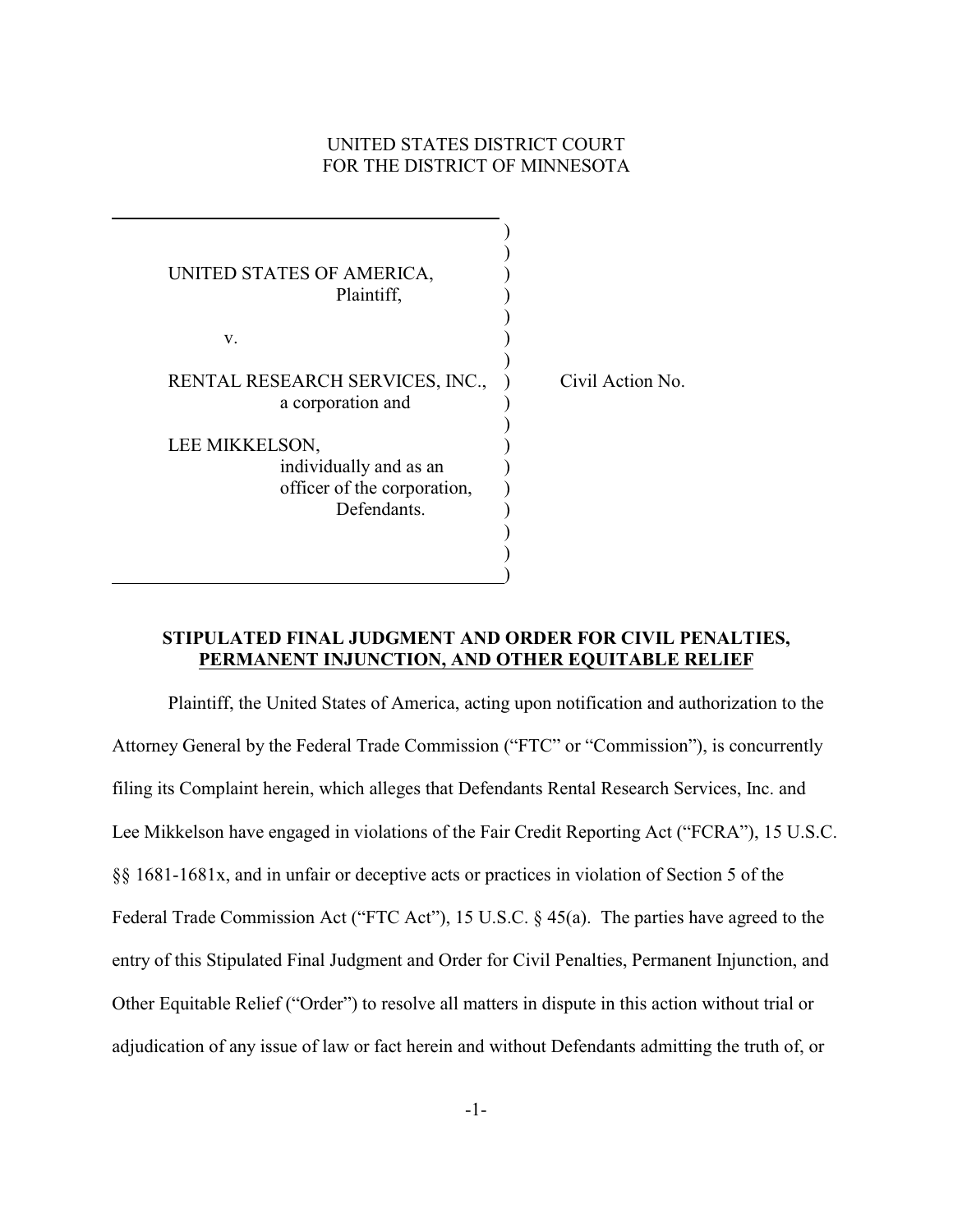liability for, any of the matters alleged in the Complaint. Defendants have waived service of the Summons and Complaint.

**THEREFORE, IT IS HEREBY ORDERED, ADJUDGED, AND DECREED** as follows:

### **FINDINGS**

- 1. This Court has jurisdiction over the subject matter of this case and over Defendants Rental Research Services, Inc. and Lee Mikkelson.
- 2. Venue in this district is proper under 28 U.S.C. § 1391(b) and (c), and 15 U.S.C. § 53(b).
- 3. The acts and practices of Defendants are in or affecting commerce, as "commerce" is defined in Section 4 of the FTC Act, 15 U.S.C. § 44.
- 4. The Complaint states claims upon which relief may be granted against Defendants under Sections 5(a)(1), 13(b), 16(a), and 19 of the FTC Act, 15 U.S.C. §§ 45(a)(1), 53(b), 56(a), and 57b; and under Section 621(a) of the FCRA, 15 U.S.C. § 1681s(a).
- 5. Defendants make no admission to the allegations in the Complaint, other than the jurisdictional facts.
- 6. Defendants waive: (a) all rights to seek appellate review or otherwise challenge or contest the validity of this Order; (b) any claim Defendants may have against the Commission, its employees, representatives, or agents that relate to the matter stated herein; (c) all claims under the Equal Access to Justice Act, 28 U.S.C. § 2412, as amended by Pub. L. 104-121, 110 Stat. 847, 863-64 (1996); and (d) any rights to attorneys' fees that may arise under said provision of law.
- 7. Entry of this Order is in the public interest.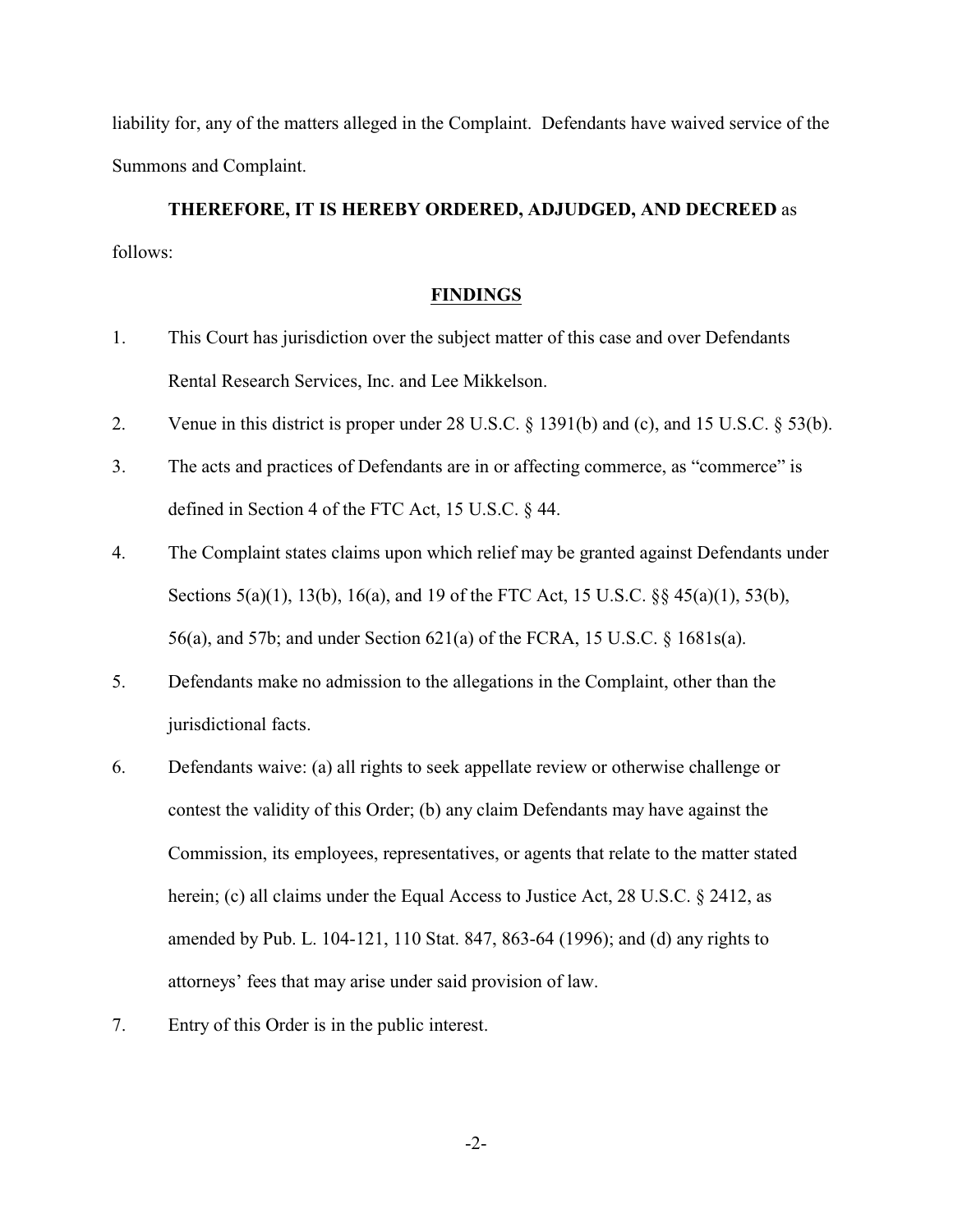#### **DEFINITIONS**

For purposes of this Order, the following definitions shall apply:

- 1. "Fair Credit Reporting Act" or "FCRA" refers to 15 U.S.C. §§ 1681-1681x, as amended.
- 2. The terms "person," "consumer," "consumer report," and "consumer reporting agency" mean as defined in Sections 603(b), (c), (d), and (f), respectively, of the FCRA, 15 U.S.C.§§ 1681a(b), 1681a(c), 1681a(d), and 1681a(f).
- 3. "Permissible purpose" means any of the purposes listed in Section 604 of the FCRA, 15 U.S.C. § 1681b, for which a consumer reporting agency may lawfully furnish a consumer report.
- 4. "Personal information" shall mean individually identifiable information from or about an individual consumer including, but not limited to: (a) a first and last name; (b) a home or other physical address, including street name and name of city or town; (c) an email address or other online contact information, such as an instant messaging user identifier or a screen name, that reveals an individual's email address; (d) a telephone number; (e) a Social Security number; (f) credit or debit card information, including card number, expiration date, and data stored on the magnetic strip of a credit or debit card;  $(g)$ checking account information, including the ABA routing number, account number, and check number; (h) a driver's license, military, or state identification number; (i) a persistent identifier, such as a customer number held in a "cookie" or processor serial number, that is combined with other available data that identifies an individual consumer; or (j) any information that is combined with any of (a) through (i) above.
- 
- 5. "Individual Defendant" means Lee Mikkelson.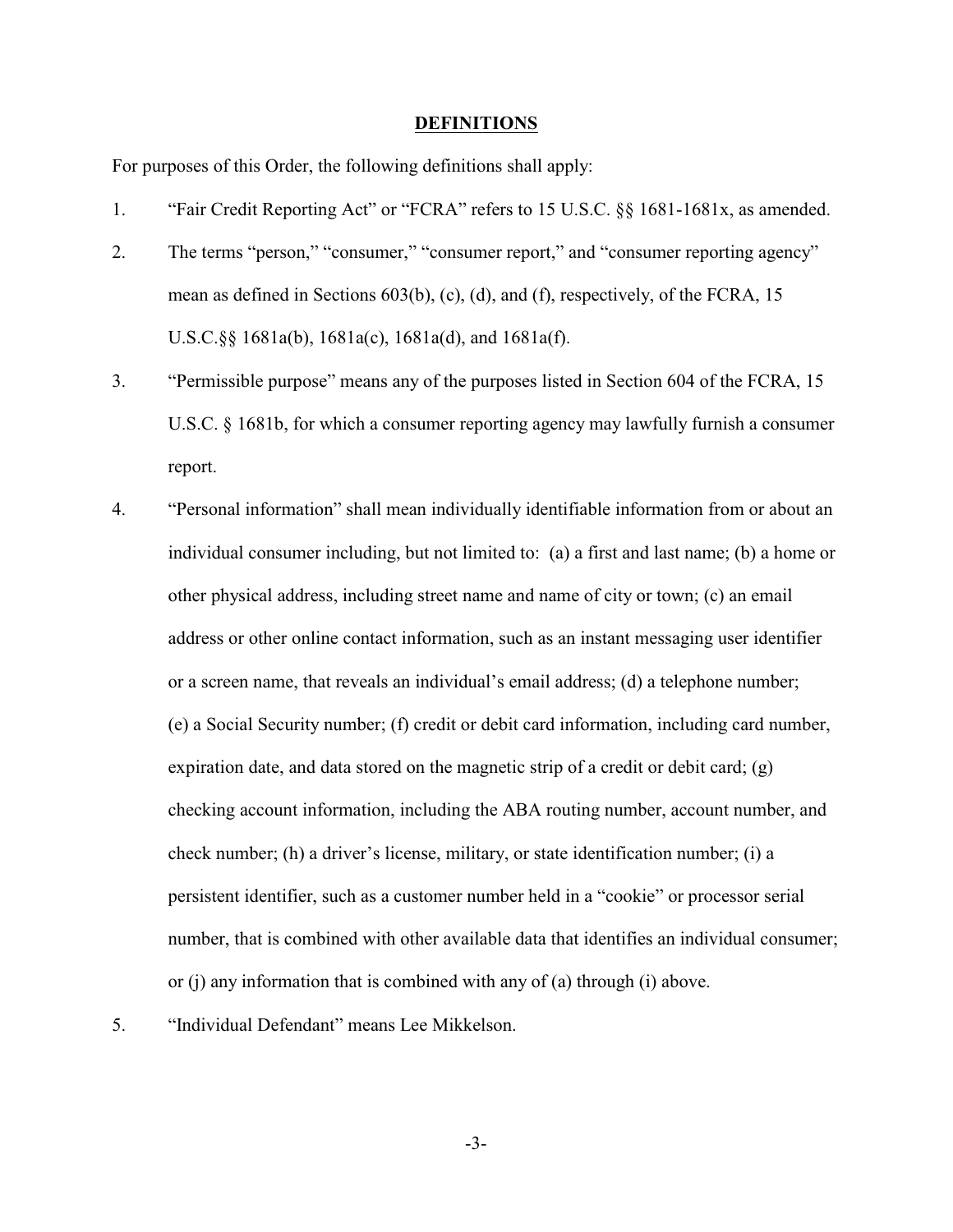- 6. "Corporate Defendant" means Rental Research Services, Inc., and its successors and assigns.
- 7. "Defendants" means both the Individual Defendant and the Corporate Defendant individually, collectively, or in any combination.
- 6. "Commerce" means as defined in Section 4 of the Federal Trade Commission Act, 15 U.S.C. § 44.

#### **ORDER**

### **I. CIVIL PENALTY AND RIGHT TO REOPEN**

## **IT IS ORDERED** that:

- A. Judgment in the amount of Five Hundred Thousand Dollars (\$500,000.00) is hereby entered against Defendants, jointly and severally, as a civil penalty, pursuant to Section 621(a) of the FCRA, 15 U.S.C. § 1681s(a). Based upon Defendants' sworn representations in financial statements and information, full payment for the foregoing civil penalty judgment is suspended, contingent upon the accuracy and completeness of the financial statements and information, as set forth in Subparagraph B of this Paragraph.
- B. Plaintiff's agreement to this Order is expressly premised upon the truthfulness, accuracy and completeness of the Defendants' sworn financial statements and supporting documents submitted to the Commission, which include material information upon which Plaintiff relied in negotiating and agreeing to this Order. If, upon motion by Plaintiff, this Court finds that any Defendant has failed to disclose any material asset or materially misstated the value of any asset in the financial statements and information submitted to the Commission, or has made

-4-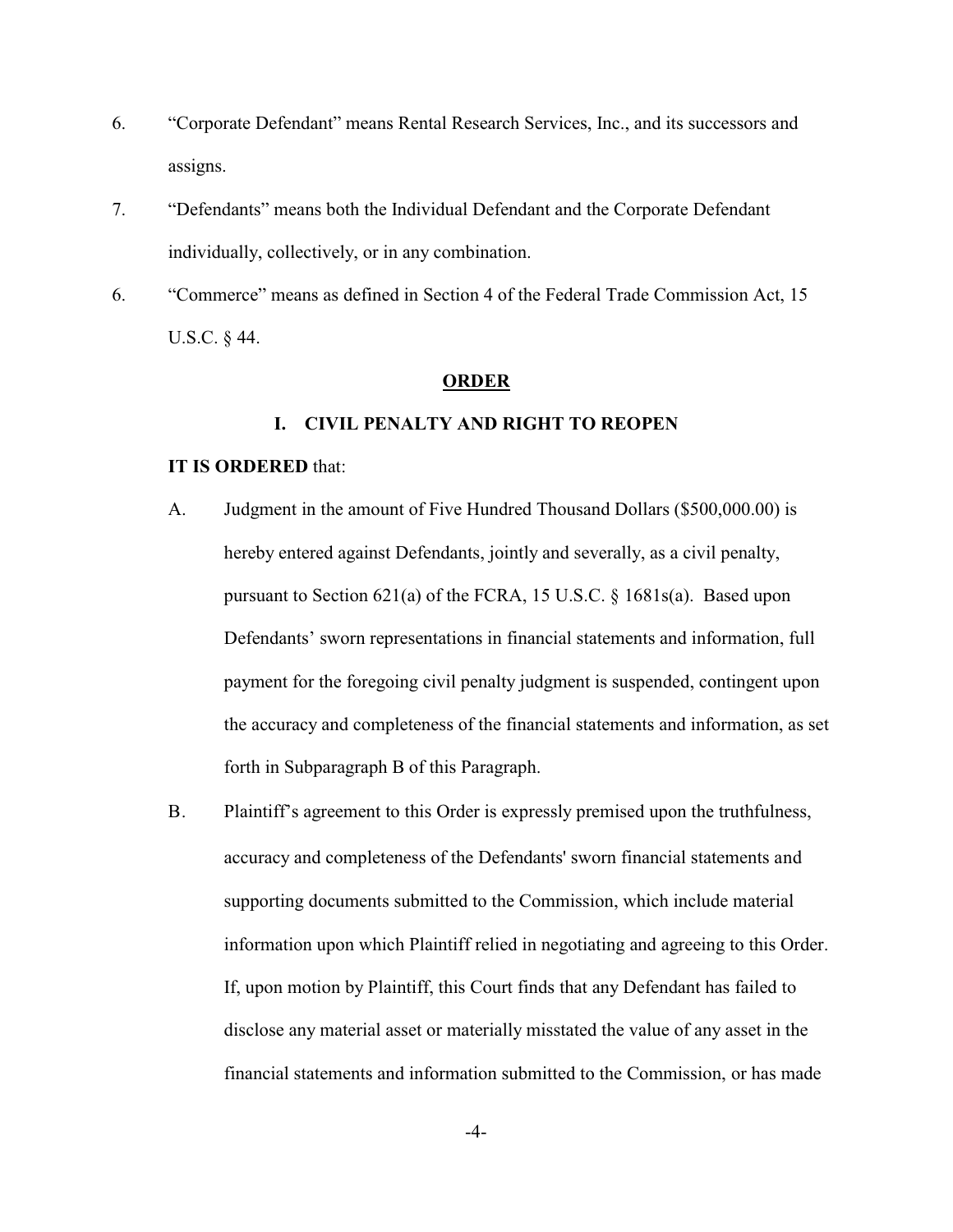any other material misstatement or omission in the financial statements and related documents described above, then this Order shall be reopened and suspension of the judgment against that particular Defendant shall be lifted for the purpose of requiring payment of civil penalty in the full amount of the judgment (\$500,000.00). Provided, however, that in all other respects this Order shall remain in full force and effect, unless otherwise ordered by the Court.

- C. Defendants relinquish all dominion, control, and title to any funds paid to the fullest extent permitted by law. Defendants shall make no claim to or demand return of the funds, directly or indirectly, through counsel or otherwise.
- D. This judgment represents a civil penalty owed to the United States Government, is not compensation for actual pecuniary loss, and, therefore, is not subject to discharge under the Bankruptcy Code pursuant to 11 U.S.C. § 523(a)(7). Defendants agree that the facts as alleged in the complaint filed in this action shall be taken as true, without further proof, in any subsequent civil litigation filed by or on behalf of the Commission to enforce its rights to any payment or money judgment pursuant to this Order.

### **II. PROHIBITED BUSINESS ACTIVITIES**

**IT IS FURTHER ORDERED** that Defendants and all other persons or entities within the scope of Fed. R. Civ. P. 65, whether acting directly or through any sole proprietorship, partnership, limited liability company, corporation, subsidiary, branch, division, or other entity, who receive actual notice of this Order by personal service or otherwise, are hereby permanently restrained and enjoined from: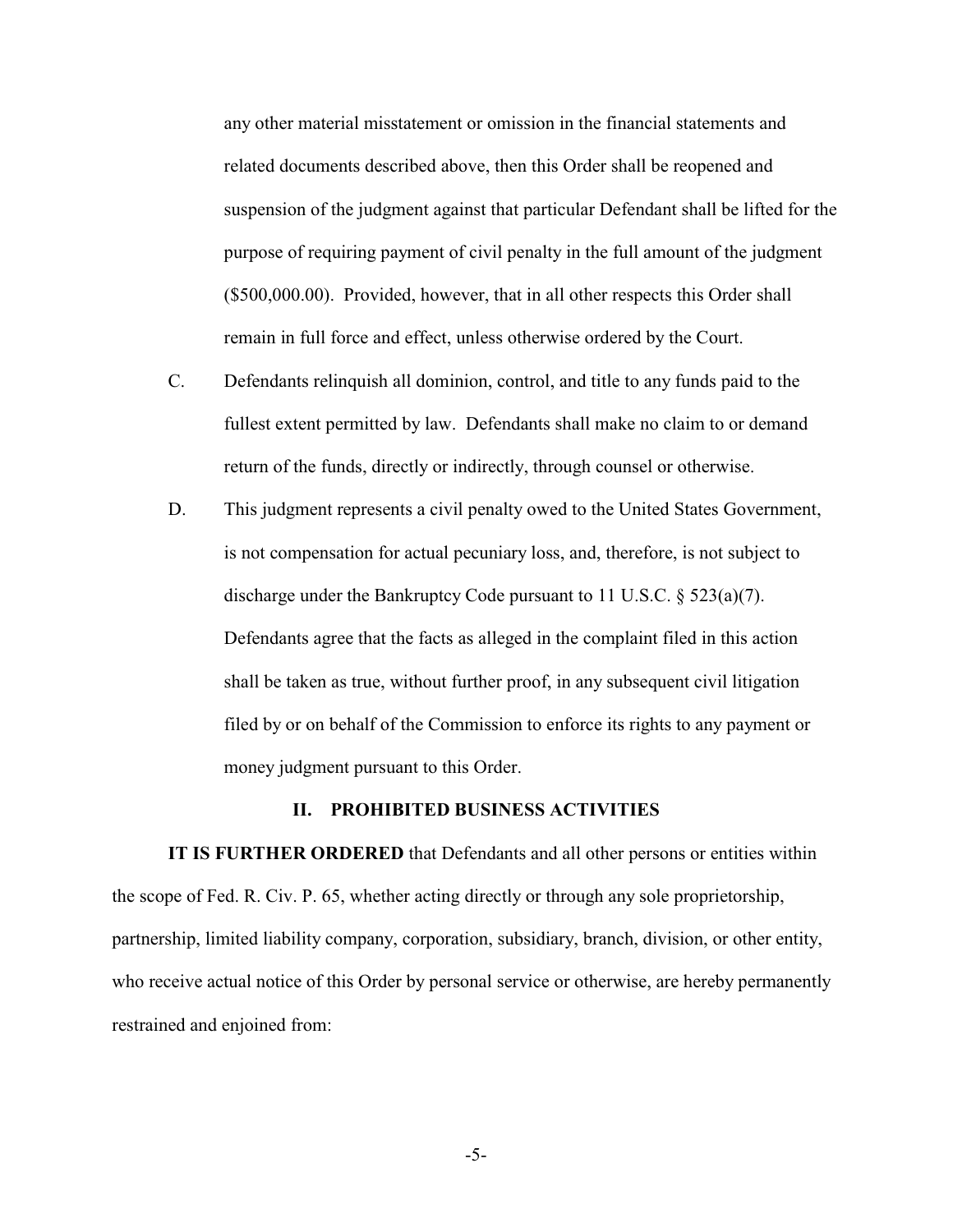- A. violating Section 604 of the FCRA, 15 U.S.C. § 1681b, by furnishing a consumer report to any person that does not have a permissible purpose to receive a consumer report;
- B. failing to maintain reasonable procedures designed to limit the furnishing of consumer reports to persons that have permissible purposes to receive them under Section 604 of the FCRA, 15 U.S.C. § 1681b, as required by Section 607(a) of the FCRA, 15 U.S.C. § 1681e(a); and
- C. failing to maintain reasonable procedures designed to ensure that consumer reports (or information contained in consumer reports) are resold only for a purpose for which consumer reports may be furnished under Section 604 of the FCRA, 16 U.S.C. § 1681b, as required by Section  $607(e)(2)$  of the FCRA, 15 U.S.C. 1681e(e)(2).

## **III. INFORMATION SECURITY PROGRAM**

**IT IS FURTHER ORDERED** that Corporate Defendant and all other persons or entities within the scope of Fed. R. Civ. P. 65, whether acting directly or through any sole proprietorship, partnership, limited liability company, corporation, subsidiary, branch, division, or other entity, who receive actual notice of this Order by personal service or otherwise, shall, no later than the date of service of this Order, establish and implement, and thereafter maintain, a comprehensive information security program that is designed to protect the security, confidentiality, and integrity of personal information collected from or about consumers. Such program, the content and implementation of which must be fully documented in writing, shall contain administrative, technical, and physical safeguards appropriate to the entity's size and complexity, the nature and scope of the entity's activities, and the sensitivity of the personal information collected from or about consumers, including: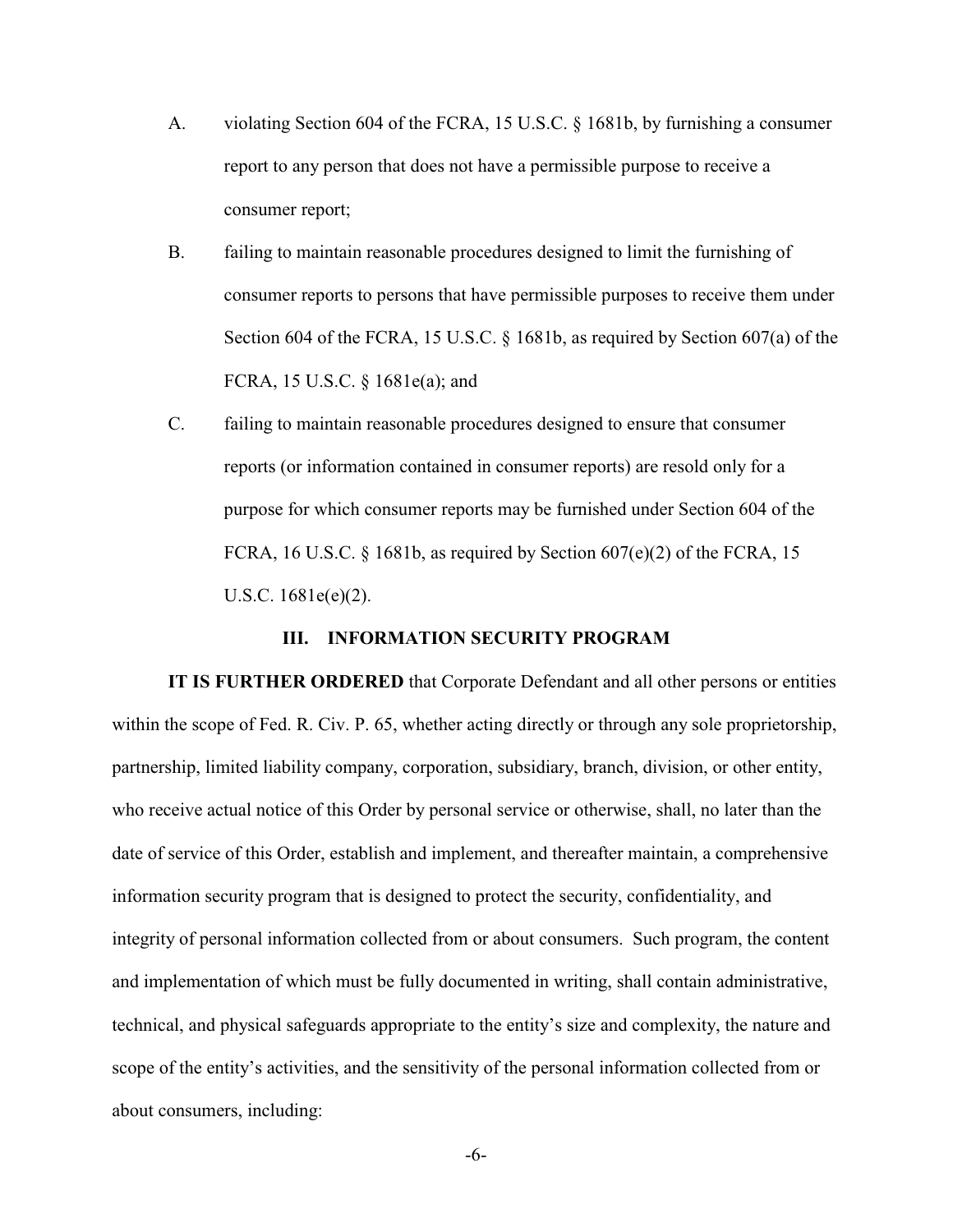- A. the designation of an employee or employees to coordinate and be accountable for the information security program.
- B. the identification of material internal and external risks to the security, confidentiality, and integrity of personal information that could result in the unauthorized disclosure, misuse, loss, alteration, destruction, or other compromise of such information, and assessment of the sufficiency of any safeguards in place to control these risks. At a minimum, this risk assessment should include consideration of risks in each relevant area of operation, including, but not limited to: (1) employee training and management; (2) information systems, including network and software design, information processing, storage, transmission, and disposal; and (3) prevention, detection, and response to attacks, intrusions, or other systems failures.
- C. the design and implementation of reasonable safeguards to control the risks identified through risk assessment and regular testing or monitoring of the effectiveness of the safeguards' key controls, systems, and procedures.
- D. the development and use of reasonable steps to select and retain service providers capable of appropriately safeguarding personal information received from the entity, and requiring service providers by contract to implement and maintain appropriate safeguards.
- E. the evaluation and adjustment of the entity's information security program in light of the results of the testing and monitoring required by sub-Part C of this Section, any material changes to the entity's operations or business arrangements, or any

-7-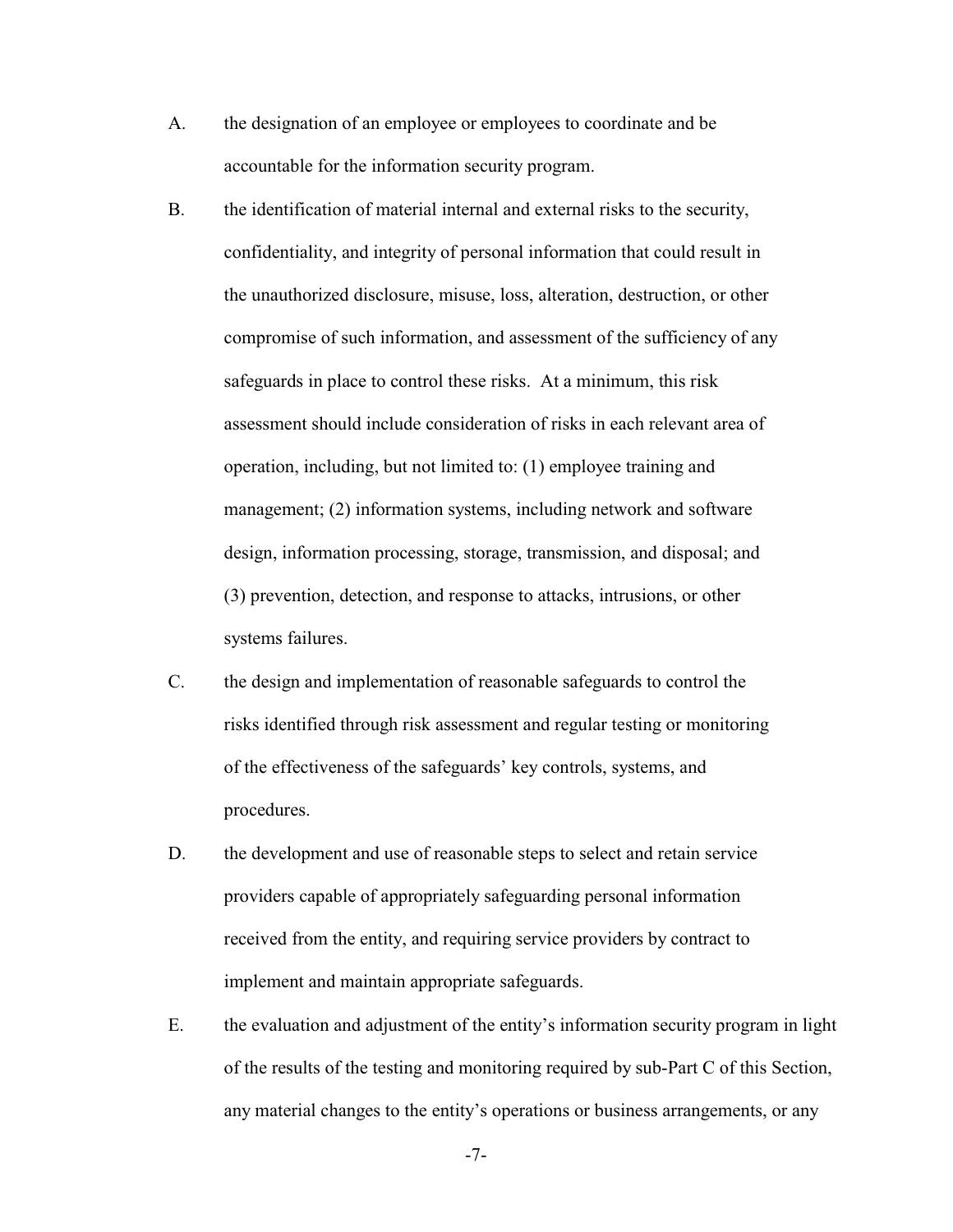other circumstances that the entity knows or has reason to know may have a material impact on the effectiveness of the information security program

#### **IV. BIENNIAL ASSESSMENT REQUIREMENTS**

**IT IS FURTHER ORDERED** that Corporate Defendant shall, in connection with its compliance with Paragraph III of this Order, obtain initial and biennial assessments and reports ("Assessments") from a qualified, objective, independent third-party professional, who uses procedures and standards generally accepted in the profession. The reporting period for the Assessments shall cover: (1) the first one hundred eighty (180) days after service of the Order for the initial Assessment, and (2) each two (2) year period thereafter for twenty (20) years after service of the Order for the biennial Assessments. Each Assessment shall:

- A. set forth the specific administrative, technical, and physical safeguards implemented and maintained during the reporting period;
- B. explain how such safeguards are appropriate to the entity's size and complexity, the nature and scope of the entity's activities, and the sensitivity of the personal information collected from or about consumers;
- C. explain how the safeguards that have been implemented meet or exceed the protections required by the Paragraph III of this Order; and
- D. certify that the security program is operating with sufficient effectiveness to provide reasonable assurance that the security, confidentiality, and integrity of personal information is protected and, for biennial reports, has so operated throughout the reporting period.

Each Assessment shall be prepared and completed within sixty (60) days after the end of the reporting period to which the Assessment applies by a person qualified as a Certified Information System Security Professional (CISSP) or as a Certified Information Systems

-8-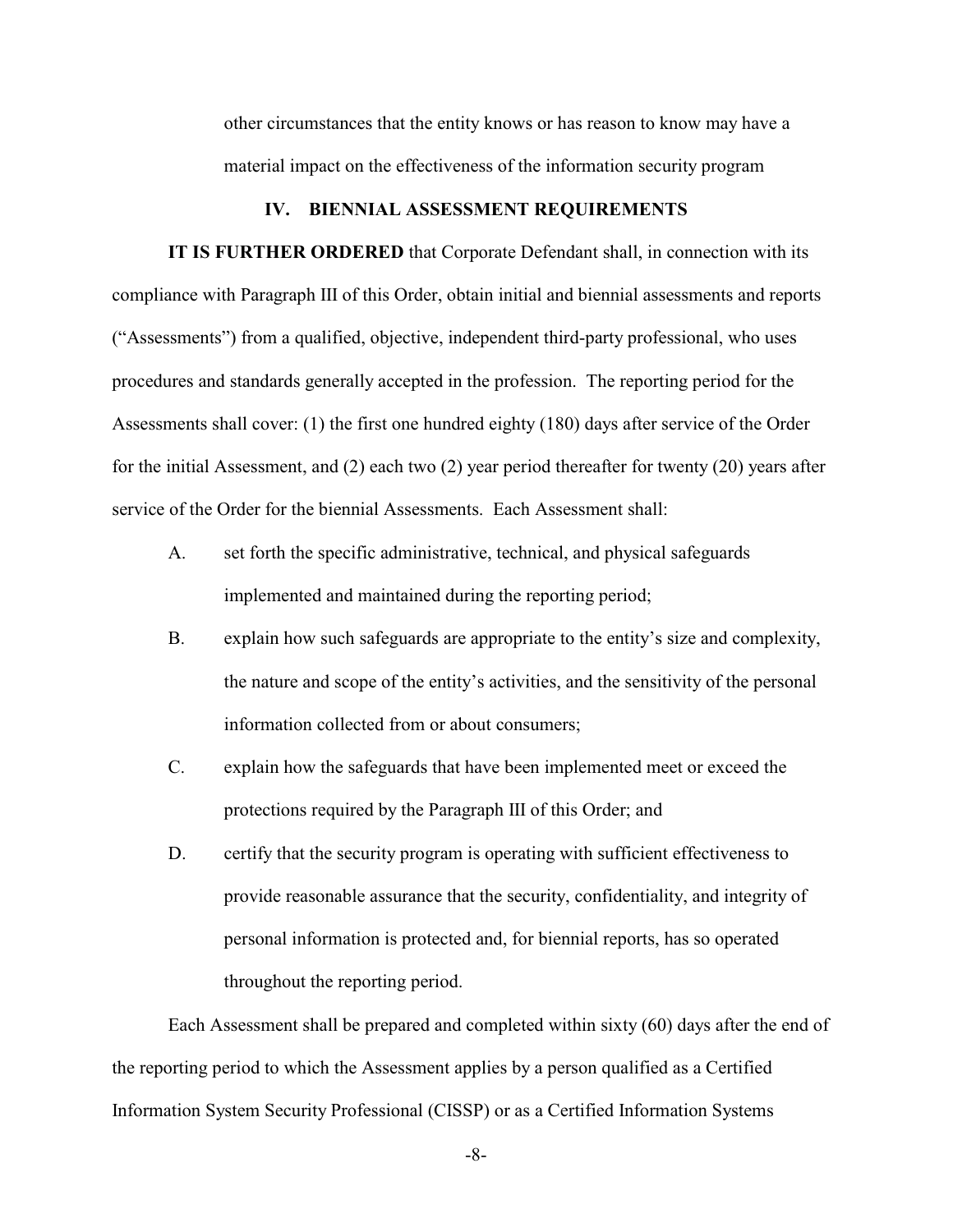Auditor (CISA); a person holding Global Information Assurance Certification (GIAC) from the SysAdmin, Audit, Network, Security (SANS) Institute; or a similarly qualified person or organization approved by the Associate Director for Enforcement, Bureau of Consumer Protection, Federal Trade Commission, Washington, D.C. 20580.

Corporate Defendant shall provide the initial Assessment to the Associate Director for Enforcement, Bureau of Consumer Protection, Federal Trade Commission, Washington, D.C. 20580, within ten (10) days after the Assessment has been prepared. All subsequent biennial Assessments shall be retained by Corporate Defendant until the order is terminated and provided to the Associate Director of Enforcement within ten (10) days of request.

### **V. COMPLIANCE MONITORING**

**IT IS FURTHER ORDERED** that, for the purpose of (i) monitoring and investigating compliance with any provision of this Order, and (ii) investigating the accuracy of any of Defendants' financial statements upon which the Commission's agreement to this Order is expressly premised:

- A. Within ten (10) days of receipt of written notice from a representative of the Commission, Defendants each shall submit additional written reports, which are true and accurate and sworn to under penalty of perjury; produce documents for inspection and copying; appear for deposition; and/or provide entry during normal business hours to any business location in each such Defendants' possession or direct or indirect control to inspect the business operation;
- B. In addition, the Commission is authorized to use all other lawful means, including but not limited to:
	- 1. obtaining discovery from any person, without further leave of court, using the procedures prescribed by Fed. R. Civ. P. 30, 31, 33, 34, 36, 45, and 69;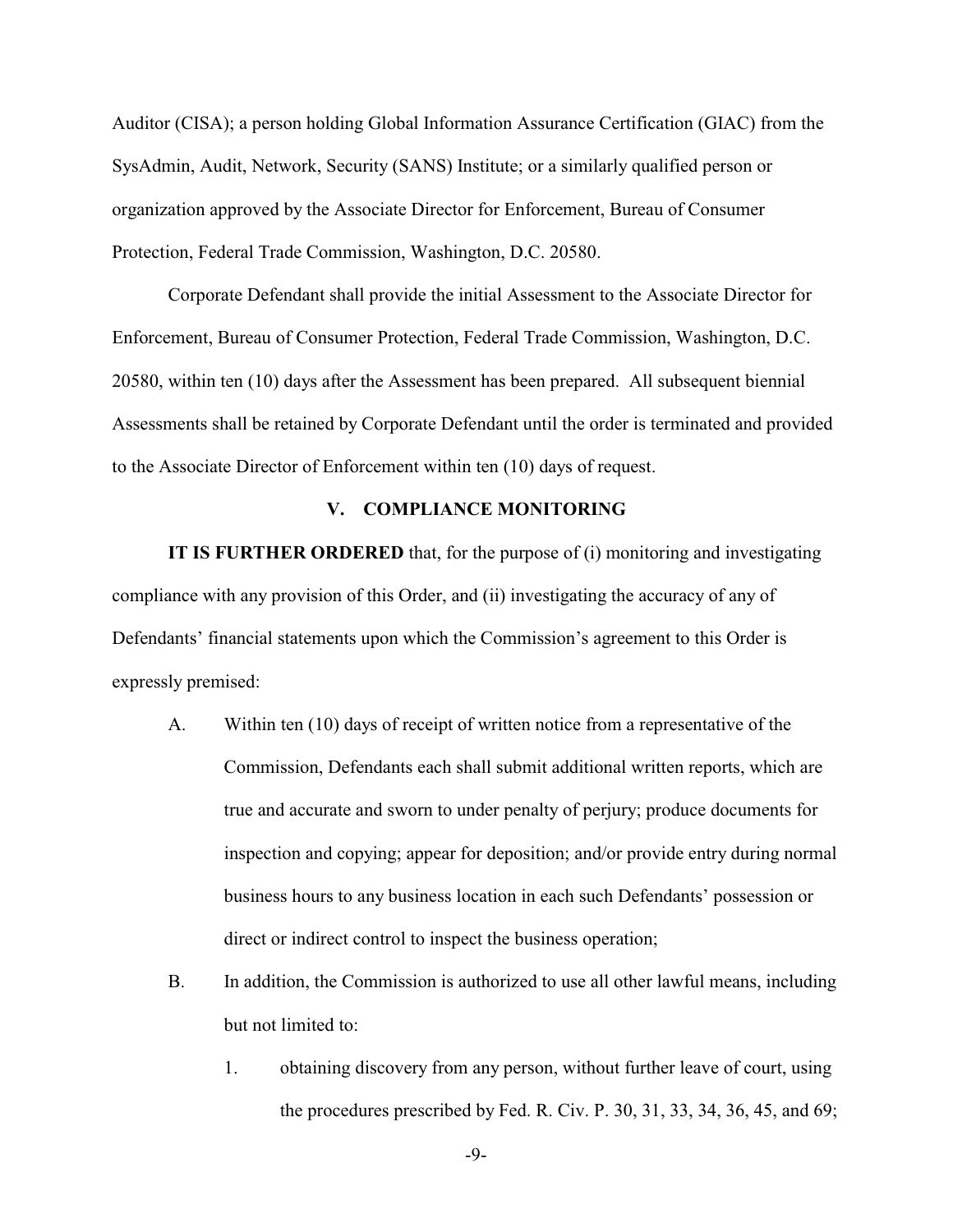- 2. posing as consumers to Defendants, their employees, or any other entity managed or controlled in whole or in part by any Defendant, without the necessity of identification or prior notice; and
- C. Defendants each shall permit representatives of the Commission to interview any employer, consultant, independent contractor, representative, agent, or employee who has agreed to such an interview, relating in any way to any conduct subject to this Order. The person interviewed may have counsel present.

*Provided, however,* that nothing in this Order shall limit the Commission's lawful use of compulsory process, pursuant to Sections 9 and 20 of the FTC Act, 15 U.S.C. §§ 49, 57b-1, to obtain any documentary material, tangible things, testimony, or information relevant to unfair or deceptive acts or practices in or affecting commerce (within the meaning of 15 U.S.C.  $§ 45(a)(1)).$ 

## **VI. COMPLIANCE REPORTING**

**IT IS FURTHER ORDERED** that, in order that compliance with the provisions of this Order may be monitored:

- A. For a period of four (4) years from the date of entry of this Order,
	- 1. Individual Defendant shall notify the Commission of the following:
		- a. Any changes in such Defendant's residence, mailing addresses, and telephone numbers, within ten (10) days of the date of such change;
		- b. Any changes in such Defendant's employment status (including self-employment), and any change in such Defendant's ownership in any business entity, within ten (10) days of the date of such change. Such notice shall include the name and address of each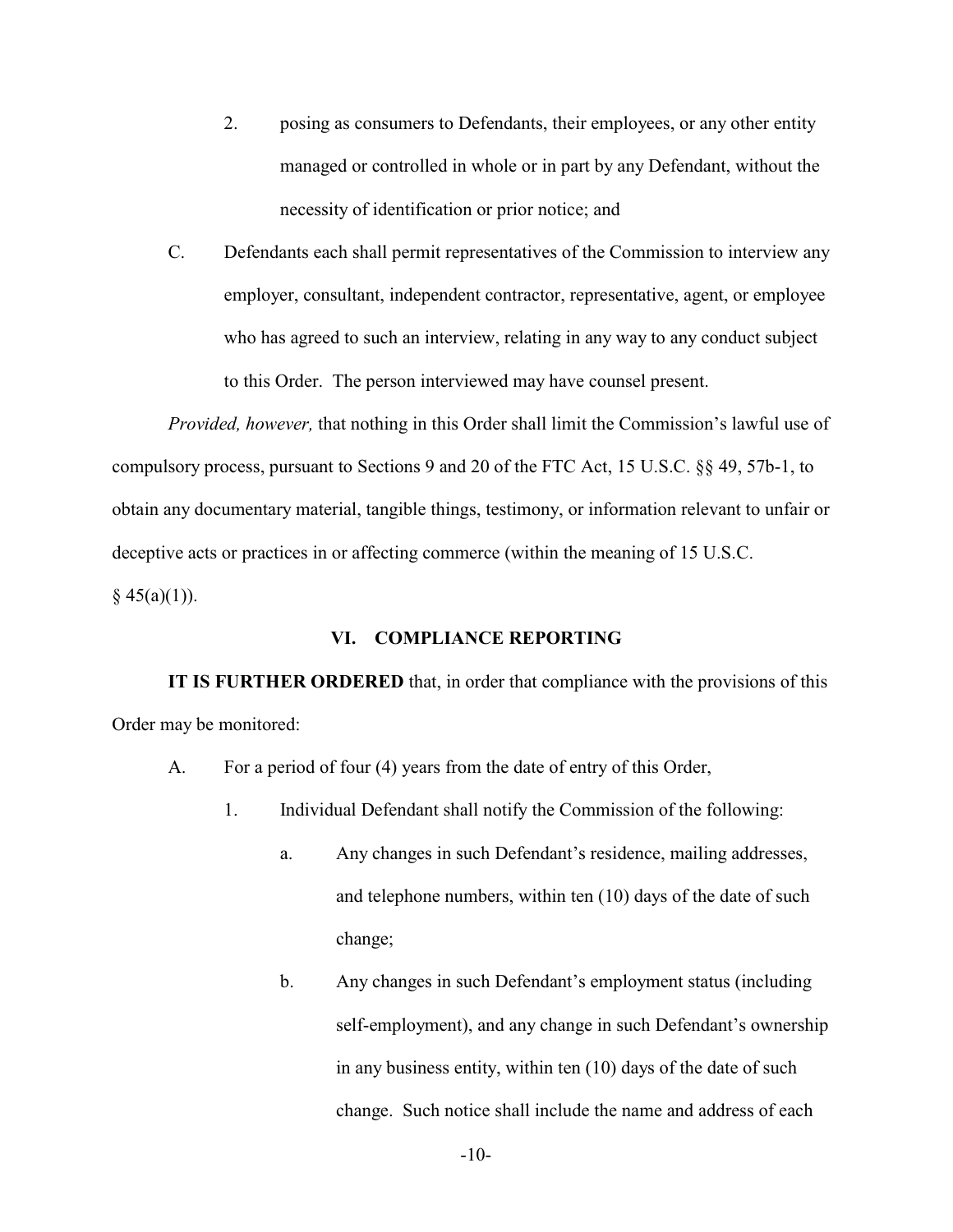business that such Defendant is affiliated with, employed by, creates or forms, or performs services for; a detailed description of the nature of the business; and a detailed description of such Defendant's duties and responsibilities in connection with the business or employment; and

- c. Any changes in such Defendant's name or use of any aliases or fictitious names;
- 2. Defendants shall notify the Commission of any changes in structure of Corporate Defendant or any business entity that any Defendant directly or indirectly controls, or has an ownership interest in, that may affect compliance obligations arising under this Order, including but not limited to: incorporation or other organization; a dissolution, assignment, sale, merger, or other action; the creation or dissolution of a subsidiary, parent, or affiliate that engages in any acts or practices subject to this Order; or a change in the business name or address, at least thirty (30) days prior to such change, provided that, with respect to any proposed change in the business entity about which a Defendant learns less than thirty (30) days prior to the date such action is to take place, such Defendant shall notify the Commission as soon as is practicable after obtaining such knowledge.
- B. One hundred eighty (180) days after the date of entry of this Order and annually thereafter for a period of four (4) years, Defendants each shall provide a written report to the FTC, which is true and accurate and sworn to under penalty of perjury, setting forth in detail the manner and form in which they have complied

-11-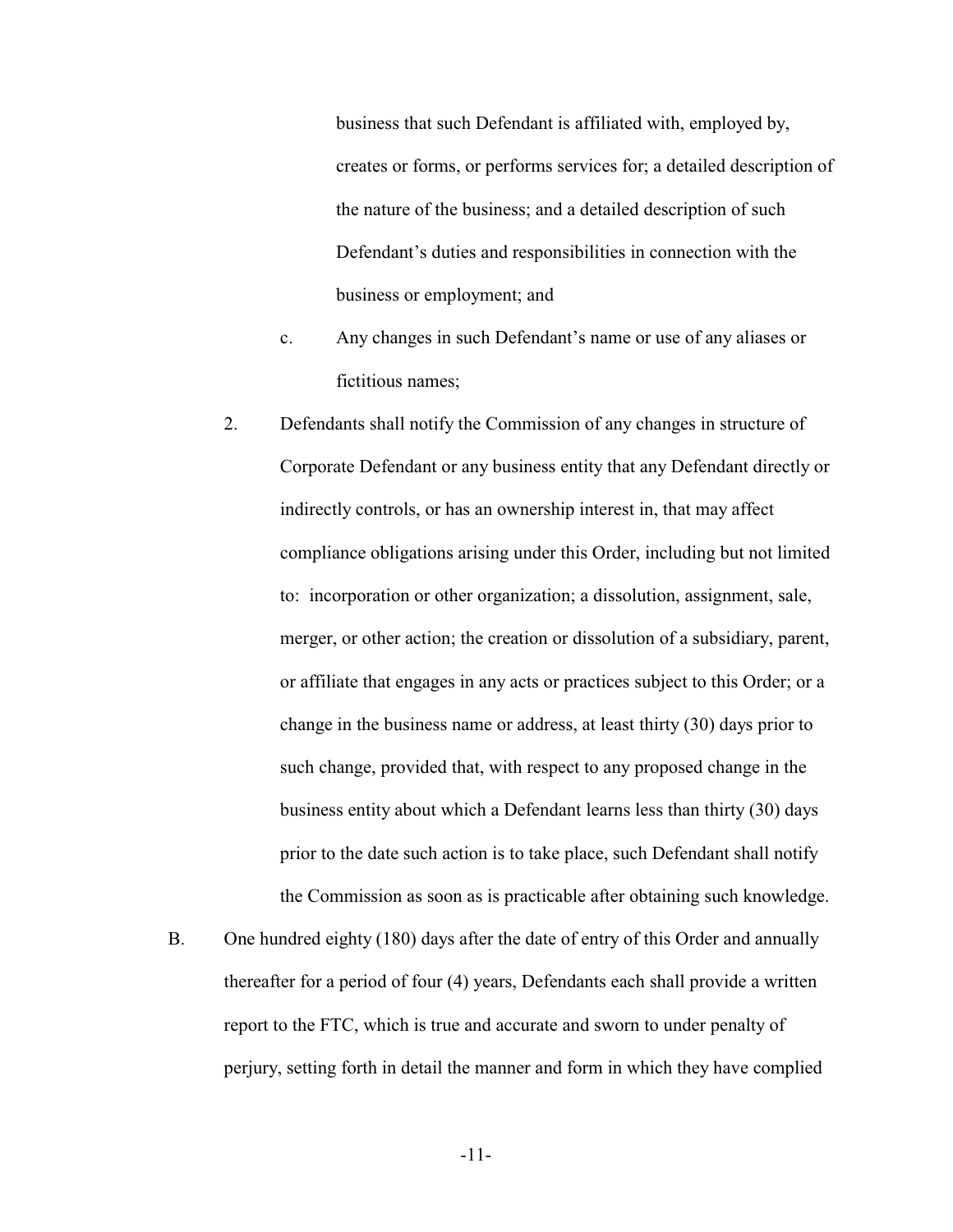and are complying with this Order. This report shall include, but not be limited to:

- 1. For Individual Defendant:
	- a. such Defendant's then-current residence address, mailing addresses, and telephone numbers;
	- b. such Defendant's then-current employment status (including self-employment), including the name, addresses, and telephone numbers of each business that such Defendant is affiliated with, employed by, or performs services for; a detailed description of the nature of the business; and a detailed description of such Defendant's duties and responsibilities in connection with the business or employment; and
	- c. Any other changes required to be reported under Subsection A of this Section.
- 2. For all Defendants:
	- a. A copy of each acknowledgment of receipt of this Order, obtained pursuant to the Section titled "Distribution of Order;" and
	- b. Any other changes required to be reported under Subsection A of this Section.
- C. Each Defendant shall notify the Commission of the filing of a bankruptcy petition by such Defendant within fifteen (15) days of filing.
- D. For the purposes of this Order, Defendants shall, unless otherwise directed by the Commission's authorized representatives, send by overnight courier all reports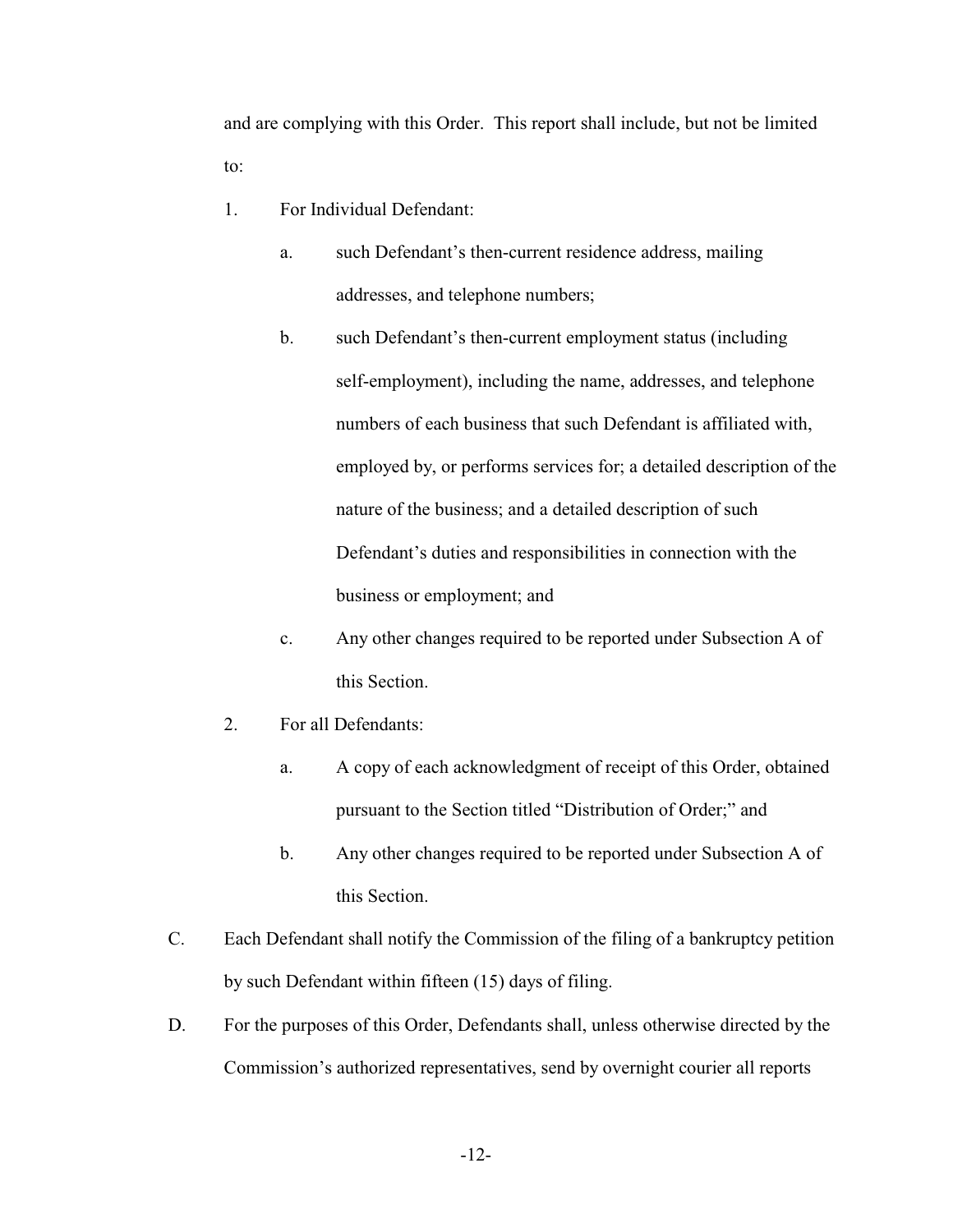and notifications required by this Order to the Commission, to the following address:

Associate Director for Enforcement Federal Trade Commission 600 Pennsylvania Avenue, N.W., Room NJ-2122 Washington, DC 20580 RE: FTC v. Rental Research Services, Inc. and Lee Mikkelson

Provided, that, in lieu of overnight courier, Defendants may send such reports or notifications by first-class mail, but only if Defendants contemporaneously send an electronic version of such report or notification to the Commission at: DEBrief@ftc.gov.

E. For purposes of the compliance reporting and monitoring required by this Order, the Commission is authorized to communicate directly with each Defendant. *Provided, however*, nothing in this provision shall limit the Commission's authority to pose as a consumer or supplier pursuant to Subsection B.2 of the Section titled "Compliance Monitoring."

# **VII. RECORD KEEPING PROVISIONS**

## **IT IS FURTHER ORDERED** that:

- A. For a period of seven (7) years from the date of entry of this Order, Defendants and their agents, employees, officers, corporations, and those persons in active concert or participation with them who receive actual notice of this Order by personal service or otherwise, are hereby restrained and enjoined from failing to create and/or retain the following records:
	- 1. Files containing the names, addresses, telephone numbers, all certifications made by persons pursuant to Section 607(a) of the FCRA,

-13-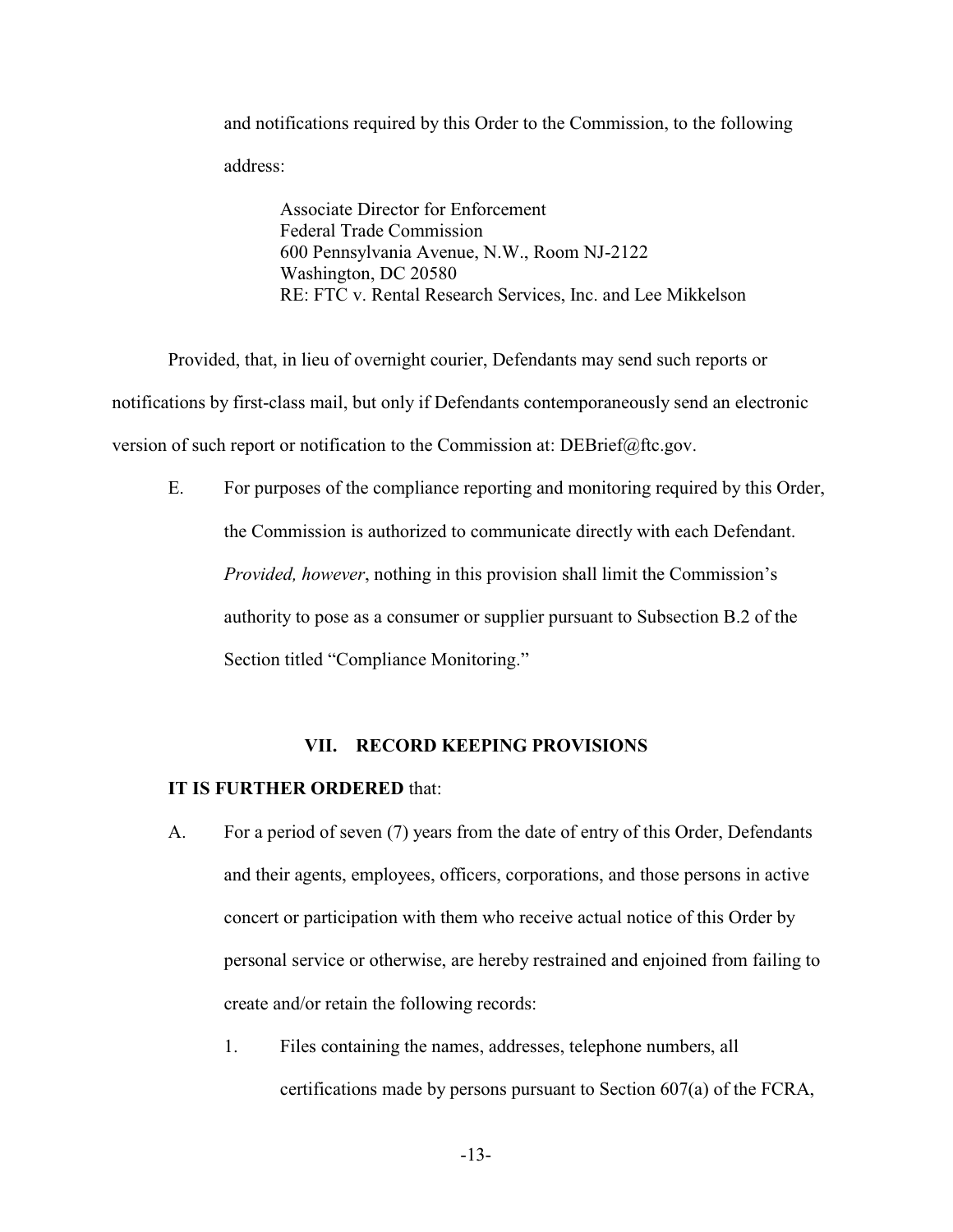and all materials considered by Defendants in connection with their verification of the identity of the persons and verification of the certifications made under Section 607(a), as required by Section 607(a) of the FCRA.

- 2. Consumer complaints (whether received in written or electronic form, directly, indirectly, or through any third party), and any responses to those complaints, whether in written or electronic form, that relate to Defendants' activities as alleged in the Complaint and Defendants' compliance with the provisions of this Order.
- 3. Copies of all training materials that relate to Defendants' activities as alleged in the Complaint and Defendants' compliance with the provisions of this Order.
- 4. Copies of all subpoenas and other communications with law enforcement entities or personnel, whether in written or electronic form, if such documents bear in any respect on Defendants' collection, maintenance, or furnishing of consumer reports or other personal information of consumers.
- 5. All records and documents necessary to demonstrate full compliance with each provision of this Order, including but not limited to, copies of acknowledgments of receipt of this Order, required by the Sections titled "Distribution of Order" and "Acknowledgment of Receipt of Order" and all reports submitted to the FTC pursuant to the Section titled "Compliance Reporting."

-14-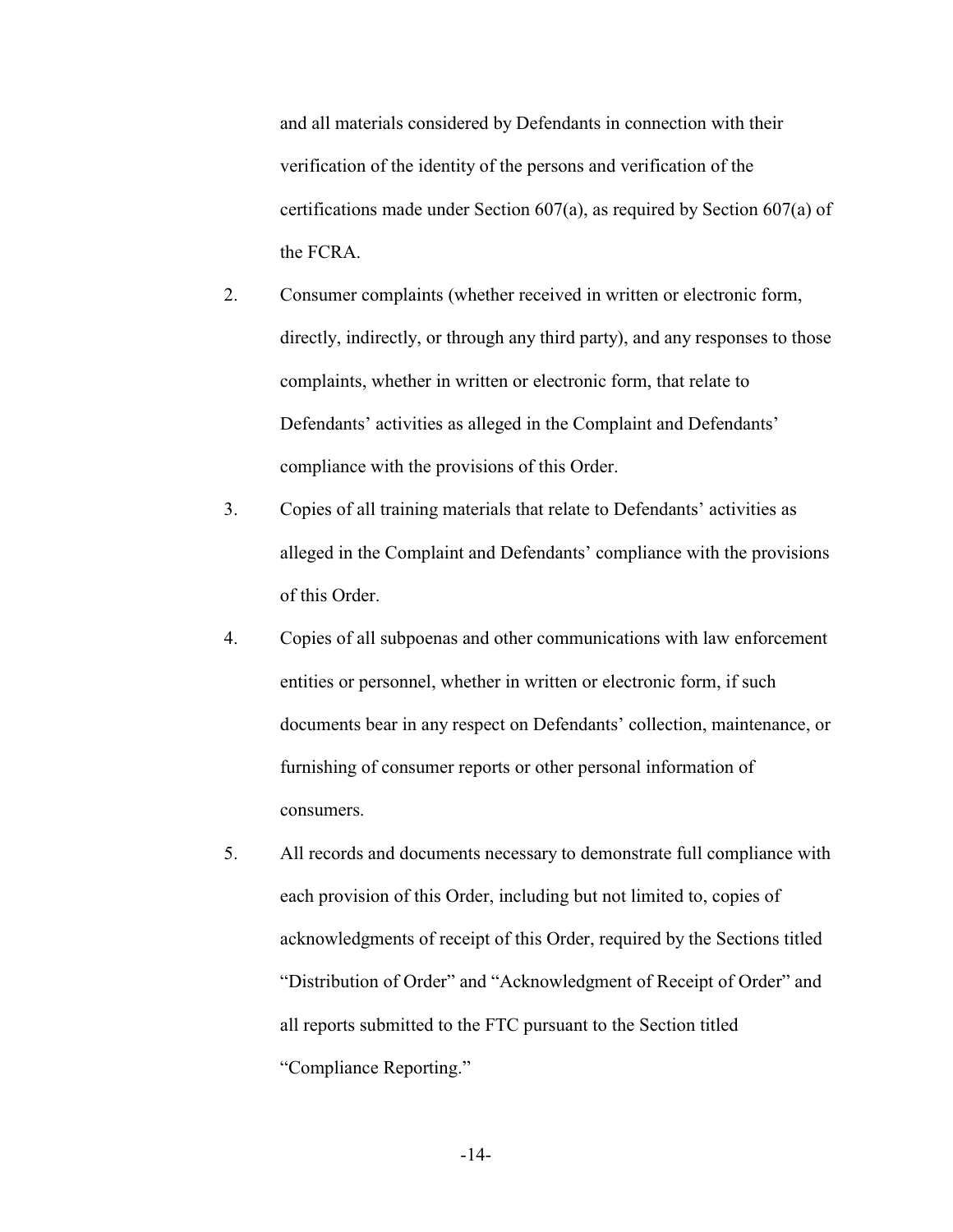B. For a period of three (3) years after the date of preparation of each biennial Assessment required pursuant to the Section titled "Biennial Assessment Requirements:" all plans, reports, studies, reviews, audits, audit trails, policies, training materials, work papers, and assessments, whether prepared by or on behalf of Defendants, relating to Defendants' compliance with pursuant to the Section titled "Information Security Program" for the compliance period covered by such biennial Assessment.

### **VIII. DISTRIBUTION OF ORDER**

**IT IS FURTHER ORDERED** that, for a period of five (5) years from the date of entry of this Order, Defendants shall deliver copies of the Order as directed below:

A. Corporate Defendant must deliver a copy of this Order to (1) all of its principals, officers, directors, and managers; (2) all of its employees, agents, and representatives who engage in conduct related to the subject matter of the Order; and (3) any business entity resulting from any change in structure set forth in Subsection A.2 of the Section titled

"Compliance Reporting." For current personnel, delivery shall be within five (5) days of service of this Order upon such Defendant. For new personnel, delivery shall occur prior to them assuming their responsibilities. For any business entity resulting from any change in structure set forth in Subsection A.2 of the Section titled "Compliance Reporting," delivery shall be at least ten (10) days prior to the change in structure.

B. For any business that an Individual Defendant controls, directly or indirectly, or in which such Defendant has a majority ownership interest, such Defendant must deliver a copy of this Order to (1) all principals, officers, directors, and managers of that business; (2) all employees, agents, and representatives of that business who engage in conduct related to the subject matter of the Order; and (3) any business entity resulting from any change in

-15-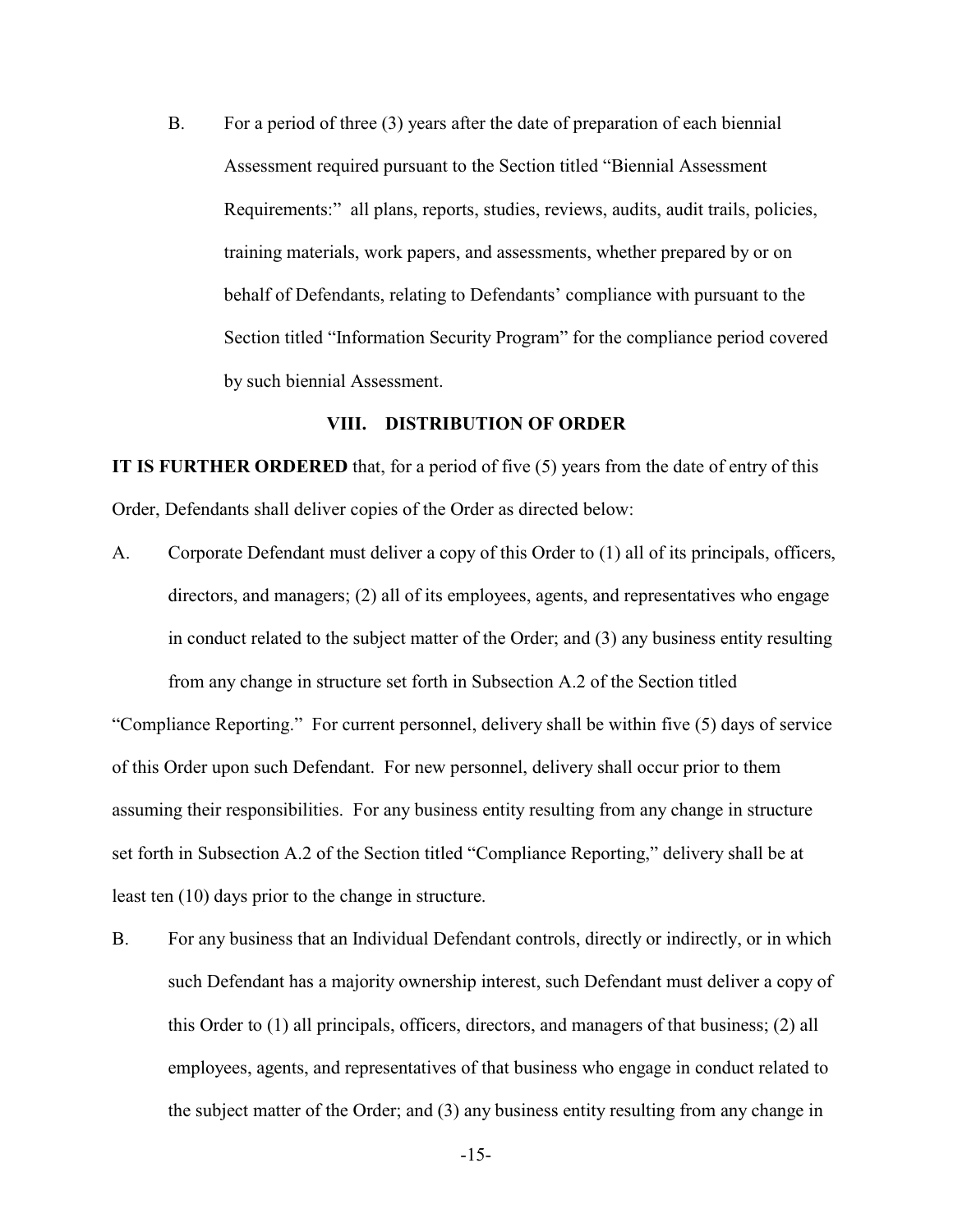structure set forth in Subsection A.2 of the Section titled "Compliance Reporting." For current personnel, delivery shall be within five (5) days of service of this Order upon such Defendant. For new personnel, delivery shall occur prior to them assuming their responsibilities. For any business entity resulting from any change in structure set forth in Subsection A.2 of the Section titled "Compliance Reporting," delivery shall be at least ten (10) days prior to the change in structure.

- C. For any business where an Individual Defendant is not a controlling person of a business but otherwise engages in conduct related to the subject matter of this Order, such Defendant must deliver a copy of this Order to all principals and managers of such business before engaging in such conduct.
- D. Defendants must secure a signed and dated statement acknowledging receipt of the Order, within thirty days of delivery, from all persons receiving a copy of the Order pursuant to this Section.

## **IX. ACKNOWLEDGMENT OF RECEIPT OF ORDER**

**IT IS FURTHER ORDERED** that each Defendant, within five (5) business days of receipt of this Order as entered by the Court, must submit to the Commission a truthful sworn statement acknowledging receipt of this Order.

#### **X. RETENTION OF JURISDICTION**

**IT IS FURTHER ORDERED** that this Court shall retain jurisdiction of this matter for purposes of construction, modification and enforcement of this Order.

### **XI. COSTS AND ATTORNEYS' FEES**

**IT IS FURTHER ORDERED** that each party shall bear its own costs and attorneys' fees incurred in connection with this action.

### **XII. NOTICE OF ENTRY OF ORDER**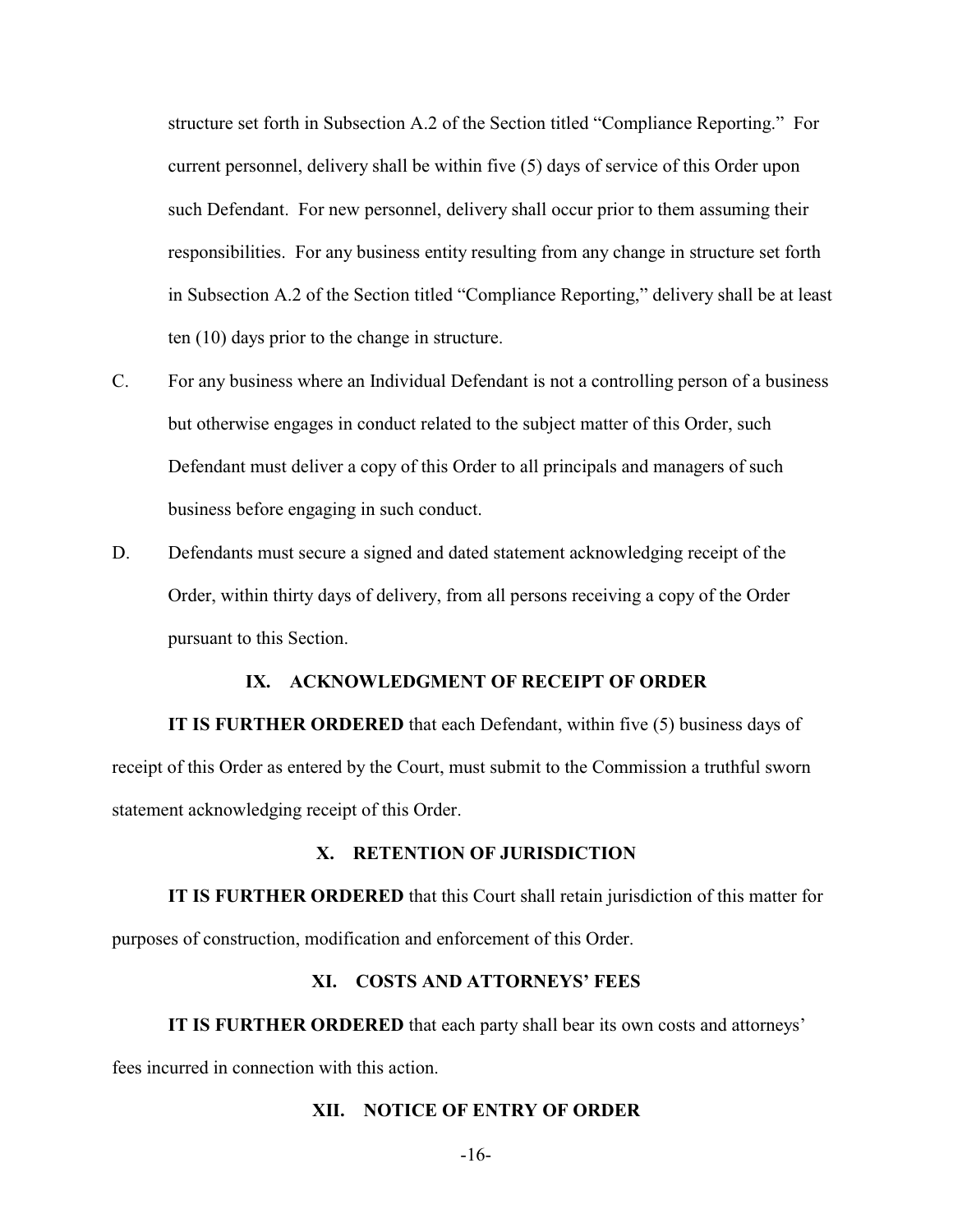**IT IS FURTHER ORDERED** that entry in the docket of this Order by the Clerk of Court shall constitute notice to Defendants of the terms and conditions of this Order, and that Defendants waive all rights to contest in any future proceeding whether Defendants were properly served with this Order.

The parties hereby stipulate to the entry of the foregoing Order, which shall constitute a final Order in this action.

# **IT IS SO ORDERED:**

Dated this day of the case of the case of  $\frac{1}{2009}$ 

# UNITED STATES DISTRICT JUDGE

\_\_\_\_\_\_\_\_\_\_\_\_\_\_\_\_\_\_\_\_\_\_\_\_\_\_\_\_\_\_

The parties, by their respective counsel, hereby consent to the terms and conditions of the stipulated Order as set forth above and consent to the entry thereof. Defendants waive any rights

that may arise under the Equal Access to Justice Act, 28 U.S.C. § 2412, as amended by Pub. L.

104-121, 110 Stat. 847, 863-64 (1996).

# **FOR THE PLAINTIFF UNITED STATES OF AMERICA:**

MICHAEL F. HERTZ Acting Assistant Attorney General Civil Division United States Department of Justice

FRANK J. MAGILL JR. United States Attorney District of Minnesota

Assistant United States Attorney 600 U. S. Courthouse 300 South Fourth Street Minneapolis, MN 55415

\_\_\_\_\_\_\_\_\_\_\_\_\_\_\_\_\_\_\_\_\_\_\_\_\_\_\_\_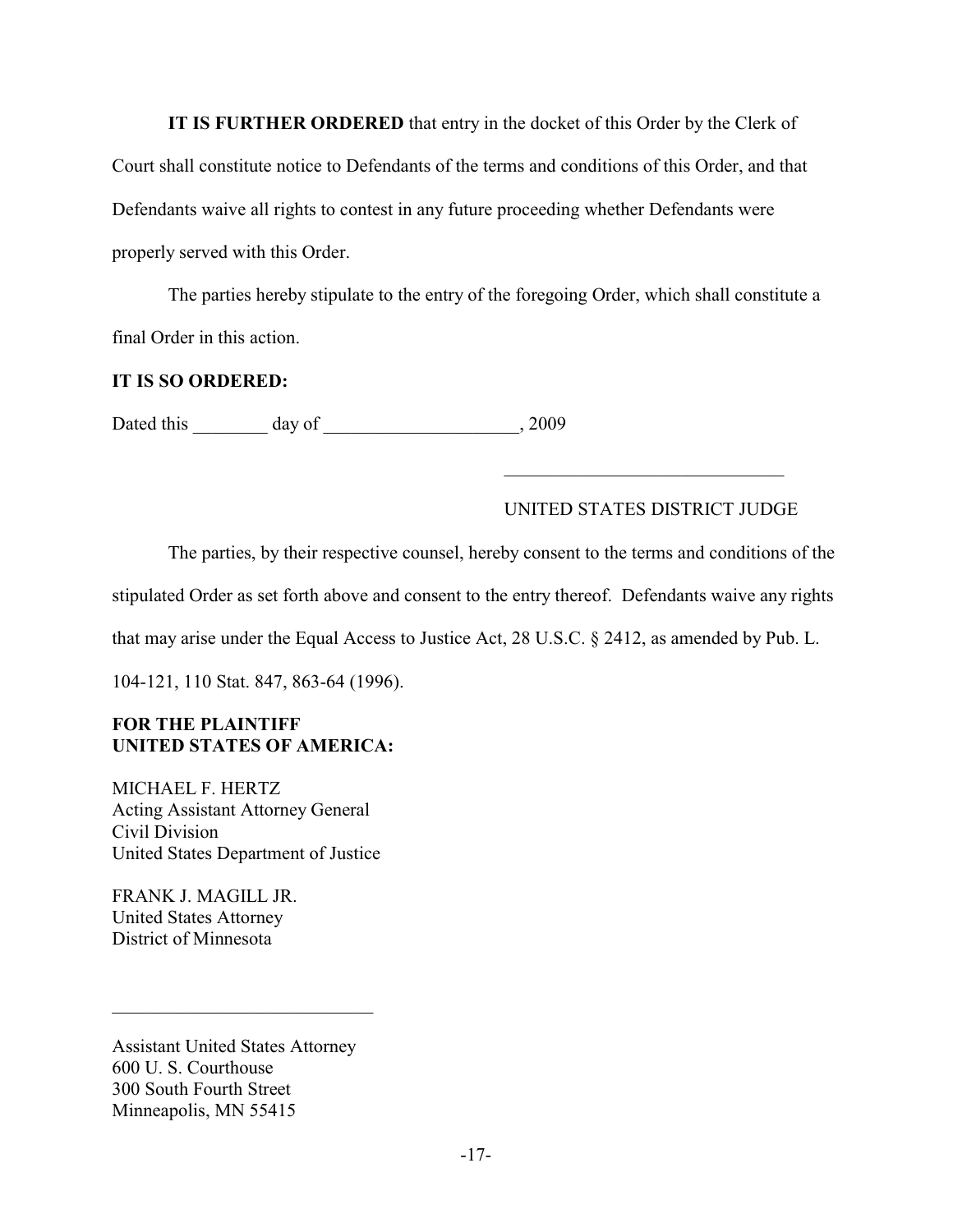612-664-5600 612-664-5787 (fax)

EUGENE M. THIROLF Director Office of Consumer Litigation

KENNETH L. JOST Deputy Director Office of Consumer Litigation

 $\overline{a}$ DANIEL K. CRANE-HIRSCH Trial Attorney Office of Consumer Litigation U.S. Department of Justice PO Box 386 Washington, D.C. 20044 202-616-8242 202-514-8742 (fax) [Daniel.Crane-Hirsch@usdoj.gov](mailto:Daniel.Crane-Hirsch@usdoj.gov)

FOR THE FEDERAL TRADE COMMISSION:

 $\overline{a}$ JOEL WINSTON Associate Director Division of Privacy and Identity Protection

l REBECCA E. KUEHN Assistant Director Division of Privacy and Identity Protection

l SANDRA MCCARTHY Attorney

l MOLLY CRAWFORD Attorney Division of Privacy and Identity Protection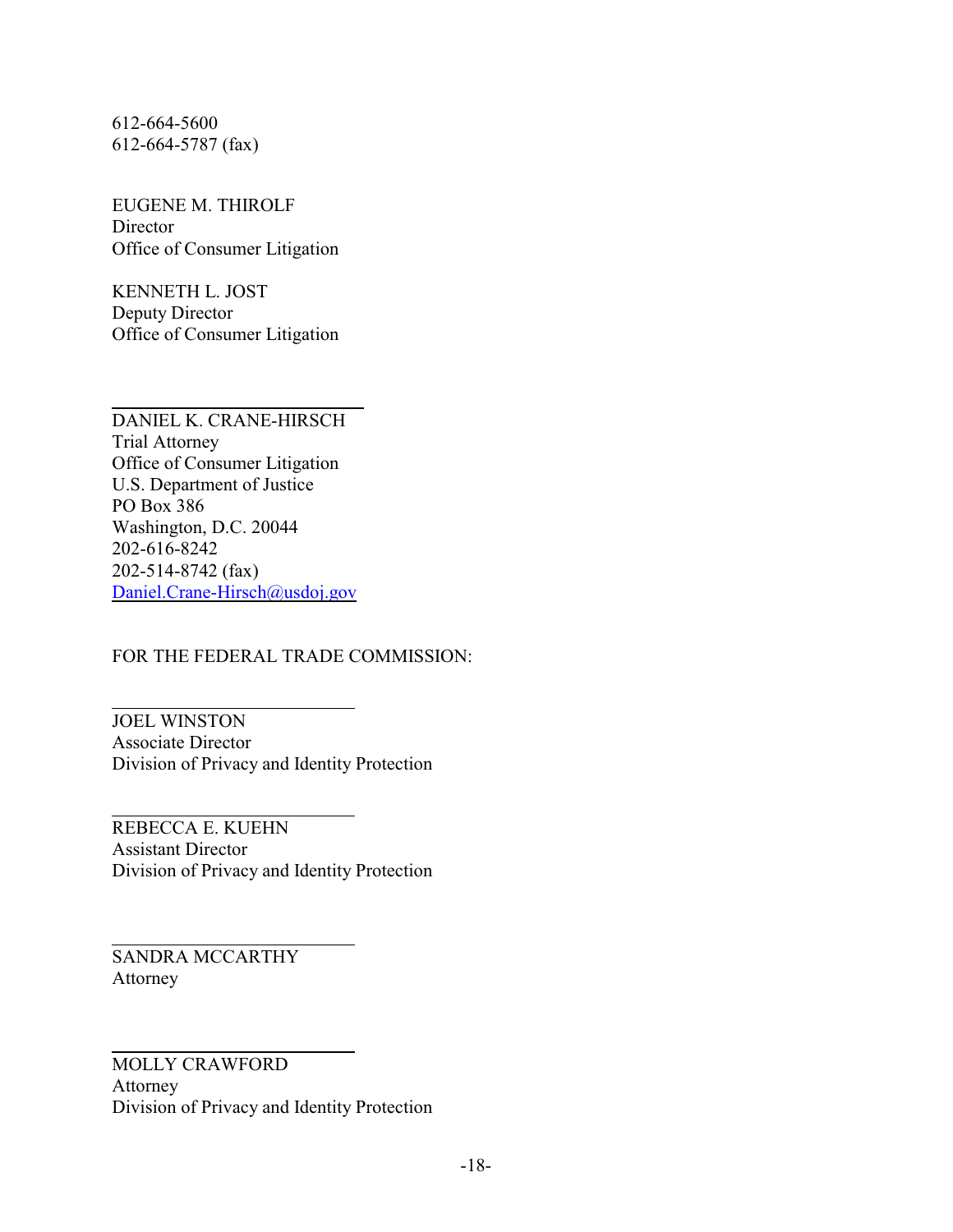Federal Trade Commission Washington, D.C. 20580<br>Tel: (202) 326-2252 Tel: (202) 326-2252 Fax (202) 326-3768